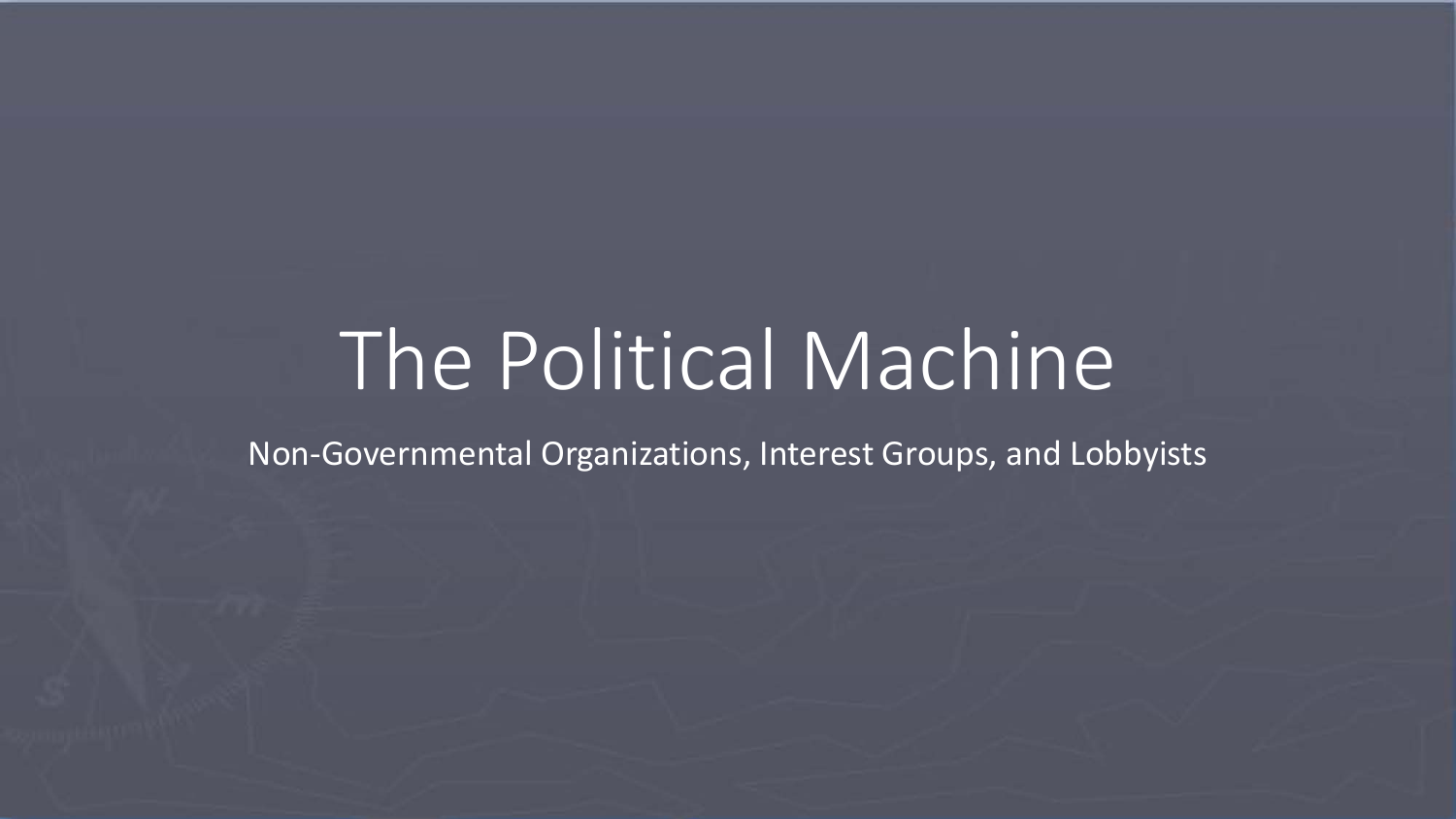### Non-Government Organizations (NGOs)

- NGOs tend to focus on Humanitarian, Human Rights, Conservationist, or single-issue causes
- Relatively independent
	- Self motivated choice of action
		- But usually not completely selffinanced
	- Nonprofit Organizations

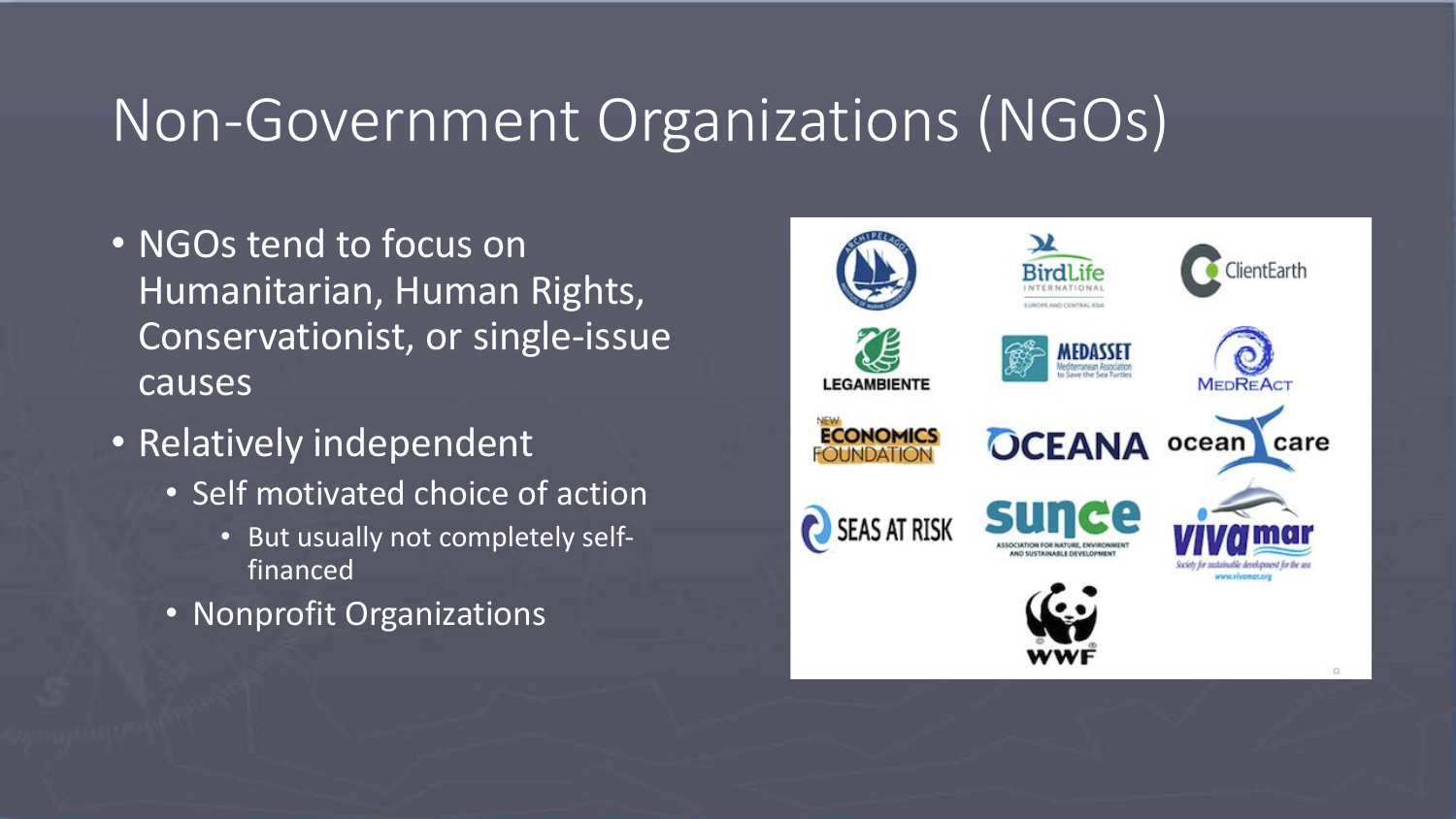## Operating NGOs

- Operate within governmental frameworks
	- Will work for, or against governments to achieve goals
- Can draw upon large support and aid
	- Will recruit members and high level support
- Provide aid, materials, support, education, research, and sometimes manpower

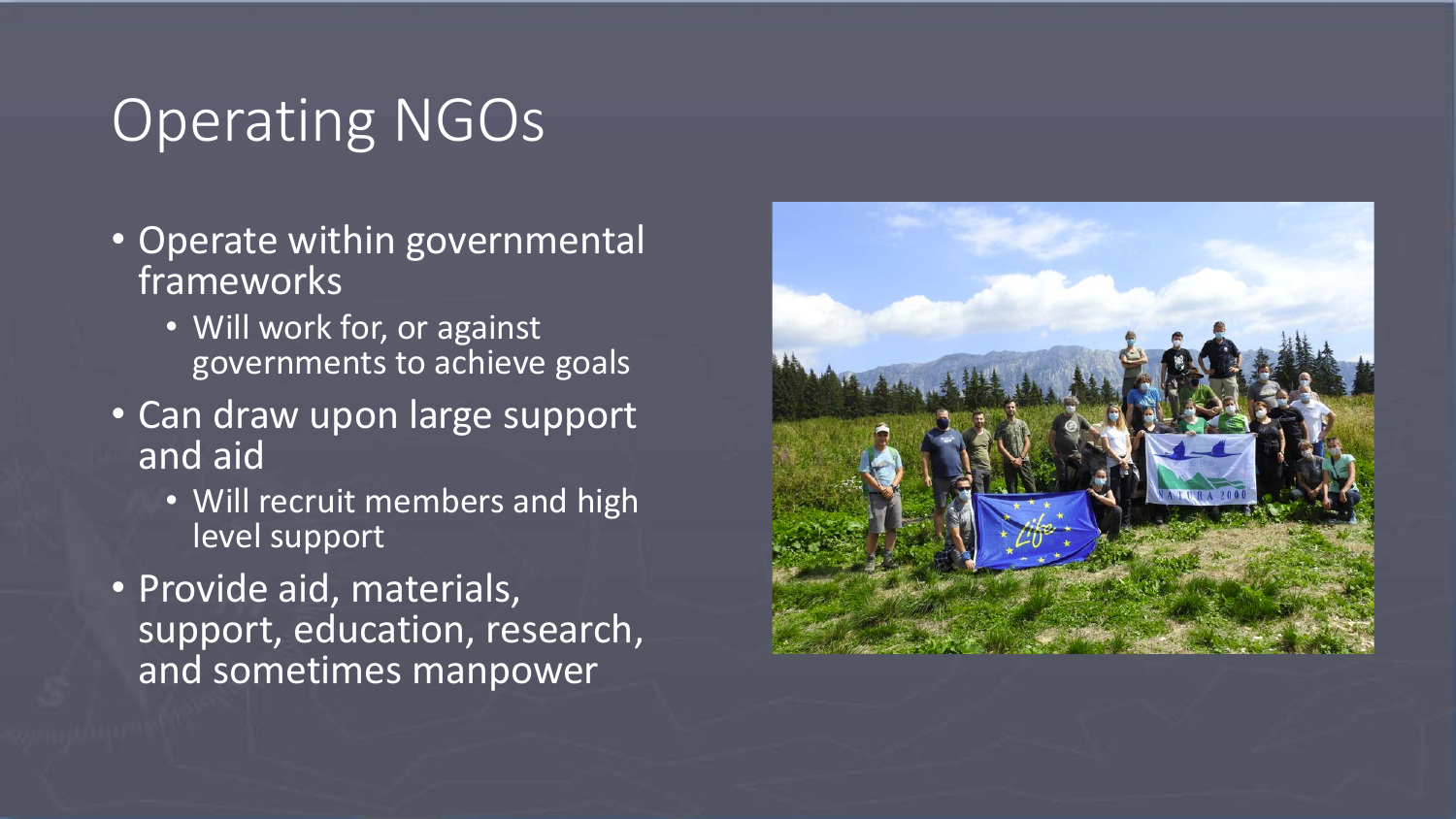#### Interests Groups

- Political Interest groups are collective groups that allow like-minded individuals to have their voices heard
- Interest groups seek positive benefits to promote the group's interests
	- Ex. Environmental Interests work to gain favor in the government and protect the planet

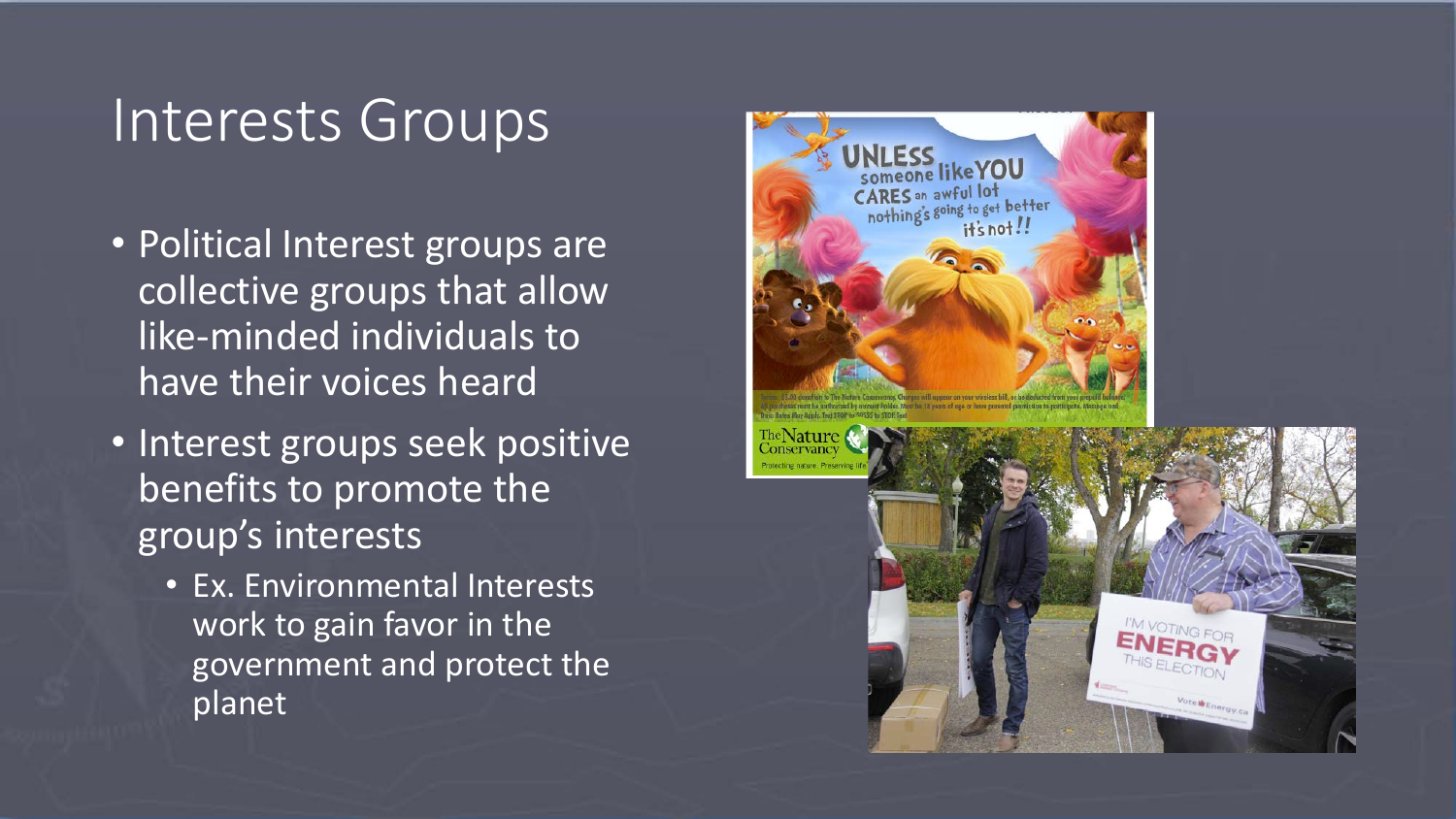#### Interest Groups

• Interest groups seek to pass legislation and influence the political process to protect their interests, or further their political aims